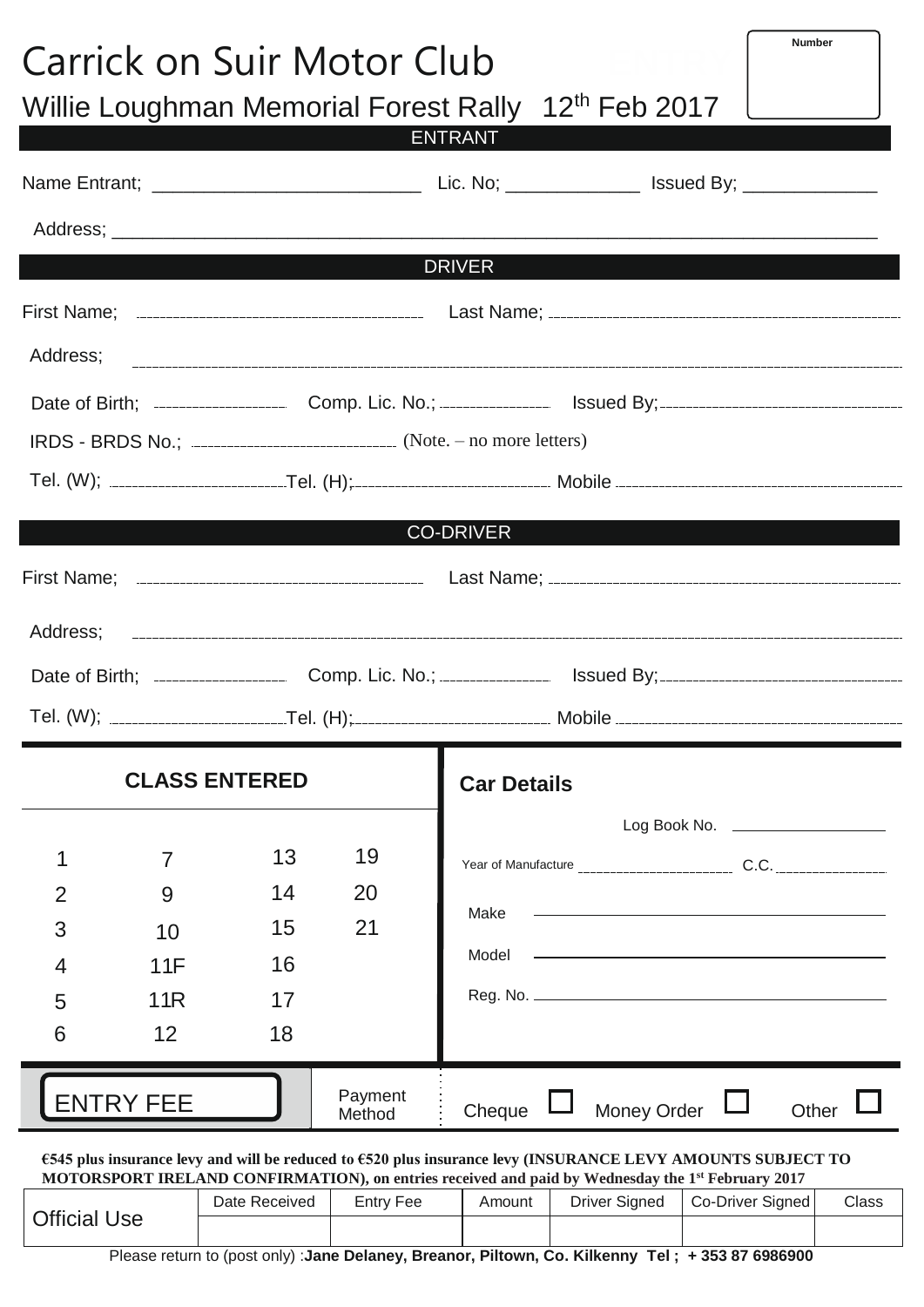# PUBLICITY INFORMATION

| TUDLIUITTI INI UNIIATIUN                             |           |                                 |  |  |  |  |
|------------------------------------------------------|-----------|---------------------------------|--|--|--|--|
| Driver's Name                                        |           | Occupation                      |  |  |  |  |
| Partner's Name                                       | Children? | Ages                            |  |  |  |  |
|                                                      |           |                                 |  |  |  |  |
| Who prepares your car                                |           | How long have you been rallying |  |  |  |  |
| Are you interested in any other branch of Motorsport |           |                                 |  |  |  |  |
| HOBBIES (other than Motorsport)                      |           |                                 |  |  |  |  |
|                                                      |           |                                 |  |  |  |  |
| Any other relevant Information                       |           |                                 |  |  |  |  |

|          | <b>SERVICE VEHICLE</b> | Please enter below results achieved by the nominated driver during 2015 / 2016 |      |                     |  |
|----------|------------------------|--------------------------------------------------------------------------------|------|---------------------|--|
| Make     |                        | <b>EVENT</b>                                                                   | YEAR | <b>O/A POSITION</b> |  |
| Model    |                        |                                                                                |      |                     |  |
| Reg. No. |                        |                                                                                |      |                     |  |
| Colour   |                        |                                                                                |      |                     |  |

### **Carrick on Suir Motor CLUB LTD.**

**INDEMNITIES, DECLARATIONS & UNDERTAKINGS BY ENTRANTS, DRIVERS & PASSENGERS**

**(a) I have read the supplementary regulations issued for this event and agree to be bound by them and by the General Competition Rules and Regulations of MI including the guidelines and regulations contained in Motorsport Ireland's Code of Conduct for Children's Sport. In consideration of the acceptance of this entry or of my being permitted to take part in this event I agree to save harmless and keep indemnified the CARRICK ON SUIR MOTOR CLUB (Organising Club), Irish Automobile Club Ltd. t/a Royal Irish Automobile Club, Irish Motorsport Federation Ltd. t/a Motorsport Ireland and their respective officials, servants, representatives and agents from and against all actions, claims, costs, expenses and demands in respect of death, injury, loss of or damage to the person or property of myself, my driver(s), passenger(s) or mechanic(s) (as the case may be) howsoever caused arising out of or in connection with this entry or my taking part in this event and notwithstanding that the same may have been contributed to or occasioned by the negligence of the said bodies, their officials, servants, representatives or agents. Furthermore, in respect of any parts of this event on ground where Third Party Insurance is not required by law, this Agreement shall in addition to the parties named above extend to all and any other competitor(s) and their servants and agents and to all actions, claims, costs, expenses and demands in respect of loss of or damage to the person or property of myself, my driver(s), passenger(s) or mechanic(s).** 

**My age (driver) is …………… (if applicable, state "over 18 years"). My age (co-driver) is …………… (if applicable, state "over 18 years").**

**(b) I declare that to the best of my belief the driver(s), passenger(s) possess the standard of competence necessary for an event of the type to which this entry relates and that the car entered is suitable and roadworthy for the event having regard to the course and the speeds which will be reached.** 

**I declare that the use of the car hereby entered is covered by Insurance as required by the Road Traffic Act, which is valid for such part of this event as shall take place on roads as defined in the Act.** 

**(c) I understand that should I at the time of this event be suffering from any disability whether permanent, temporary or otherwise which is likely to affect prejudicially my normal control of my automobile, I may not take part unless I have declared such disability to MI, who have, following such declaration issued a licence which permits me to do so.** 

**(d) I undertake that at the time of the event to which this entry relates I shall be in possession of a current certificate of medical fitness. In the case of MI Licence Holders, only certificates on the official MI or FIA Medical Forms will be accepted.** 

**(e) Any indemnity and/or declaration as prescribed by sub-paragraphs (a) and (b) above which is signed by a person under the age of 18 years shall be countersigned by that person's parent or guardian, whose full names and address shall be given. Furthermore, the parents and/or guardians of persons under 18 years of age shall grant permission to MI and the Irish Sports Council to carry out tests in accordance with the Irish Anti-Doping Rules (Rule No 139) in the following form:** 

"I/We hereby grant permission to MI and the Irish Sports Council to carry out tests as set out in Rule No 139 of the GCRs in accordance with the Irish **Anti-Doping Rules.**